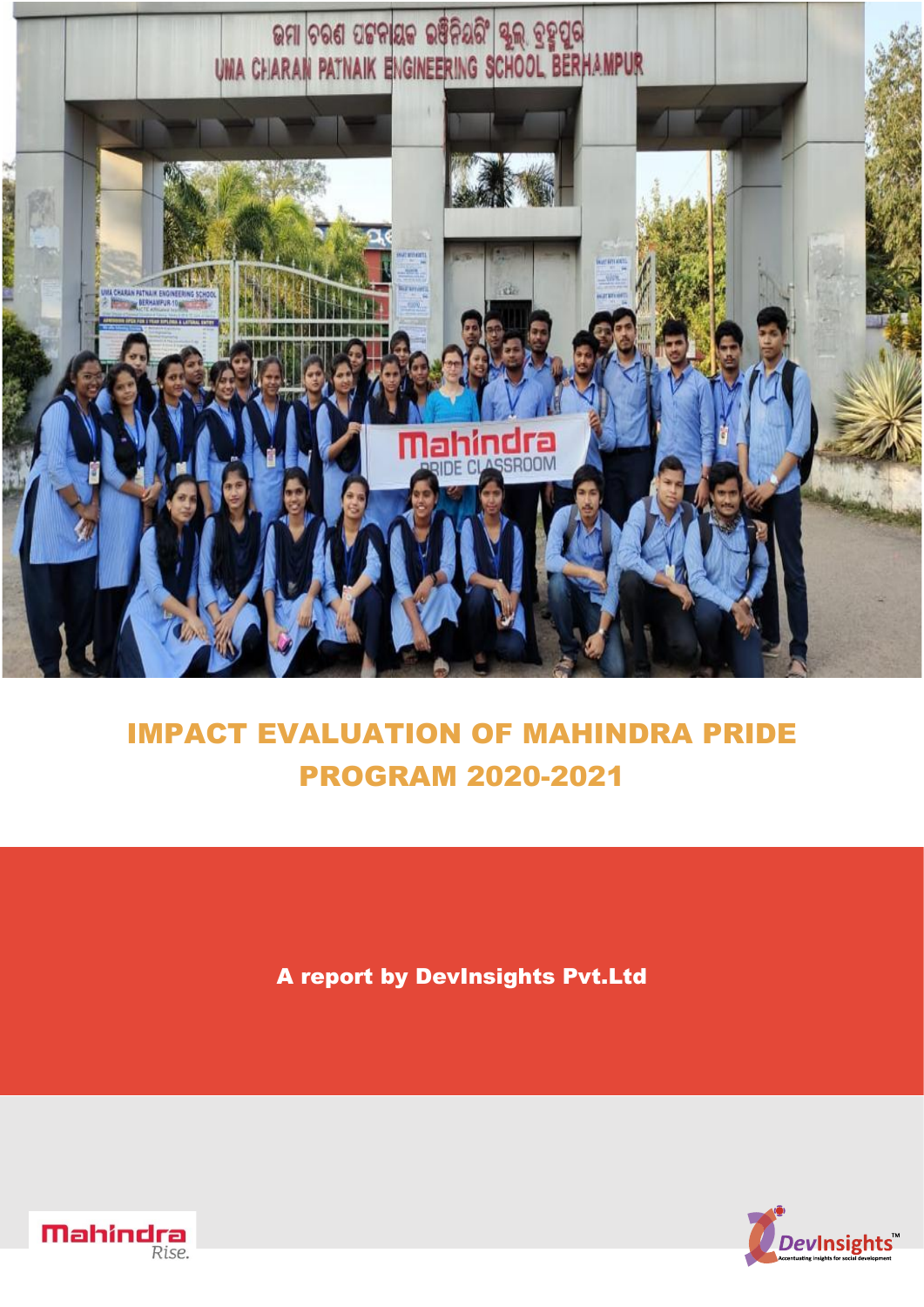# Executive Summary

# **Background**

The current study was initiated to assess the impact of the Mahindra Pride Programme, the flagship CSR skill development training intervention by Mahindra and Mahindra Ltd. implemented through the K.C. Mahindra Education Trust and Naandi Foundation, for FY 2020-21. The Programme is jointly sponsored by Mahindra & Mahindra Ltd and Mahindra & Mahindra Financial Services Ltd. The programme comprises of two distinct interventions, namely, Mahindra Pride School (MPS) and Mahindra Pride Classroom (MPC) which are skill development training programmes aimed at training youth from socially and economically disadvantaged communities and helping to get them placed in high growth service sector jobs. The Mahindra Pride School (MPS) consists of a 90-day intensive training programme in four domains, namely Hospitality & Quick service Restaurants (QSRs), IT Enabled Services (ITES), Automotive Sector and Organised Retail. The Mahindra Pride Classrooms provide 40-120 hours of training to final year students studying in Polytechnics, ITIs and Arts & Science Colleges, in Spoken English, Grooming and other soft skills and life skills.

# **Methodology**

The study administered structured interview schedules to 550 students from 7 MPS centres across 5 states along with 935 MPC students in 10 states. The surveys aimed to assess their employment status and obtain feedback on training received and skills acquired, and its consequent impact on the career progression and the standard and quality of life of the students. These were supplemented with qualitative insights through in-depth interviews (IDIs) with other stakeholders such as the programme implementation team, employers, trainers, and students using semi-structured qualitative tools. The sample size was estimated using two-sample probability formula and the final sample distribution among the states/centres was finalized using a proportionate sampling method. The findings of this study will be used for enhancing the programme in a focused manner by assessing its impact and identifying possible need gaps.

# **Key Findings**

# Mahindra Pride School (MPS)

MPS is a skill development training programme for youth from socially and economically disadvantaged communities. It aims to train and help youth get placed in high-growth service sector jobs. MPS provided youth from marginalised communities, 90 days of intensive training in four domains namely Hospitality & Quick service Restaurants (QSRs), IT Enabled Services (ITES), the Automotive Sector and Organised Retail.

# **Demographic and Social Profile of the Students**

The mean and median age of respondents was 22 years, with 84% of students in the 18-24 years age group and a higher proportion of females (54%) than males (46%) indicative of a gender-balanced cohort. 46% of the students were from the general category, 29% from OBC, 19% from SC and 4% from ST. Approximately 20% had completed 10+2 or ITI, and 1% had cleared the 10<sup>th</sup> standard. Around two-thirds were bachelors/undergraduates, while 16% had a Master's degree or higher.

# **Placement Percentage & Job Profile**

Despite the job reductions due to the economic impact of Covid, 100% of students who were looking for a job were successfully placed as a result of the programme. Overall, about 72% of the total students trained who were aspiring for jobs were placed. It is important to note that the remaining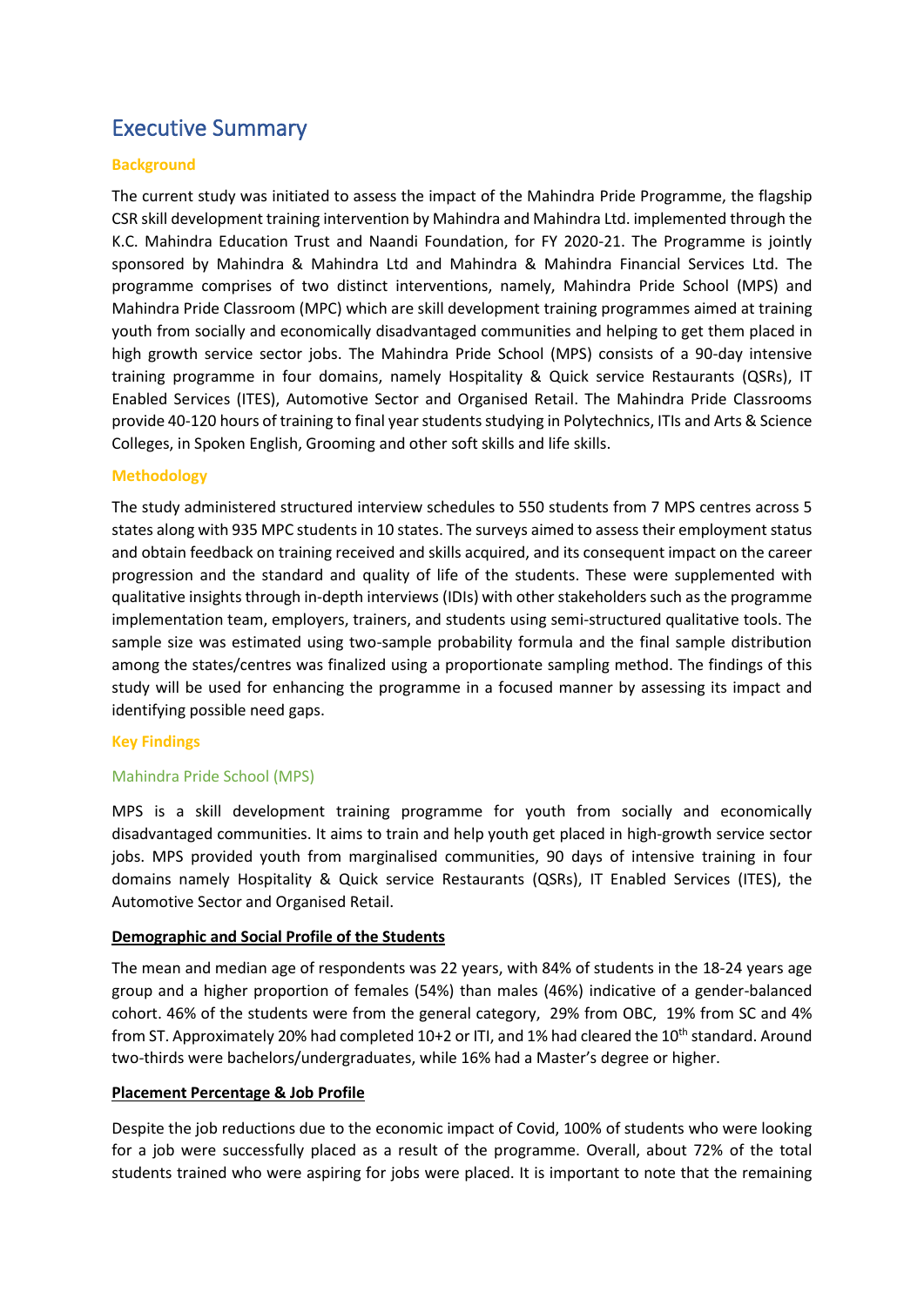students did not apply for a job as they decided to pursue further education. Further investigations about the current employment status of these students revealed that almost 61% of those who had received placement offers through the program are continuing employment, thus attesting to the high level of employability of MPS students. Moreover, only a small proportion stayed in the organization where they were originally placed. The students switched to next level jobs with higher salaries which shows that students were able to acquire the skills and expertise to crack interviews with other companies without support from the MPS team, further enhancing their employability.

# **Overall Feedback on the Course**

Most students, irrespective of gender, were satisfied with all the aspects of the course, viz., content, quality, relevance, clarity, and duration. The "course content" and "trainer quality" parameters received an exceptionally high rating from all surveyed students, which is more than 90% of students. "Course clarity" and "duration" were also positively rated by a high proportion of students. The results were corroborated by the qualitative findings.

# **Impact of the Course on Career**

The feedback obtained on the impact of the course on students' careers was overwhelmingly positive. Almost 88% reported that the course provided skills that continue to help them in their individual professional roles. A similarly high percentage attested to having acquired the confidence to do their jobs which was extremely helpful in their professional progress. A significant segment (85%) of the respondents also claimed that the course helped them in building relationships with peers from their respective industries. Almost all the students agreed that the course had been "highly impactful" and had resulted in improvement in their standard and quality of life. These findings have been confirmed by the insights gleaned from qualitative data.

# Mahindra Pride Classroom (MPC):

MPCs were set up in addition to the MPS in partnership with the State Governments in Polytechnics, ITIs and Arts & Science colleges. The focus of these classrooms is to provide 40-120 hours of training to final year students in Spoken English, Life Skills, Aptitude, Interview Preparedness, Group Discussion and Digital Literacy. MPC program is designed for students who are in the final years of their college.

# **Demographic and Social Profile of the Students**

The mean and median age of respondents was 21 years, with 86% of students in the 18-24 years age group, and 62% male respondents. 41% students were from the general category, 39% were from OBC 17% from SC and 2% from ST. Almost 40% had completed their graduation/undergraduate course, followed by ITI (27%). Only 11% had either completed or were pursuing a Master's degree or above.

# **Placement Percentage & Job Profile**

Given that the MPC programme is primarily oriented towards imparting job market-related skills for college going students and facilitating placements after graduation, 28% of the 935 students surveyed received a job offer through this program, which is commendable. More than one-third of the students who had received placements are also continuing with their employment, thus attesting to the success of the MPC programme in view of its objectives. A sizeable 42% of the students wanted to pursue higher education and hence were not part of the placement process.

# **Overall Feedback on the Course**

Around 85% of the MPC students, irrespective of gender, registered satisfaction with all the aspects of training except "course duration". "Trainer quality", one of the most significant measures of the